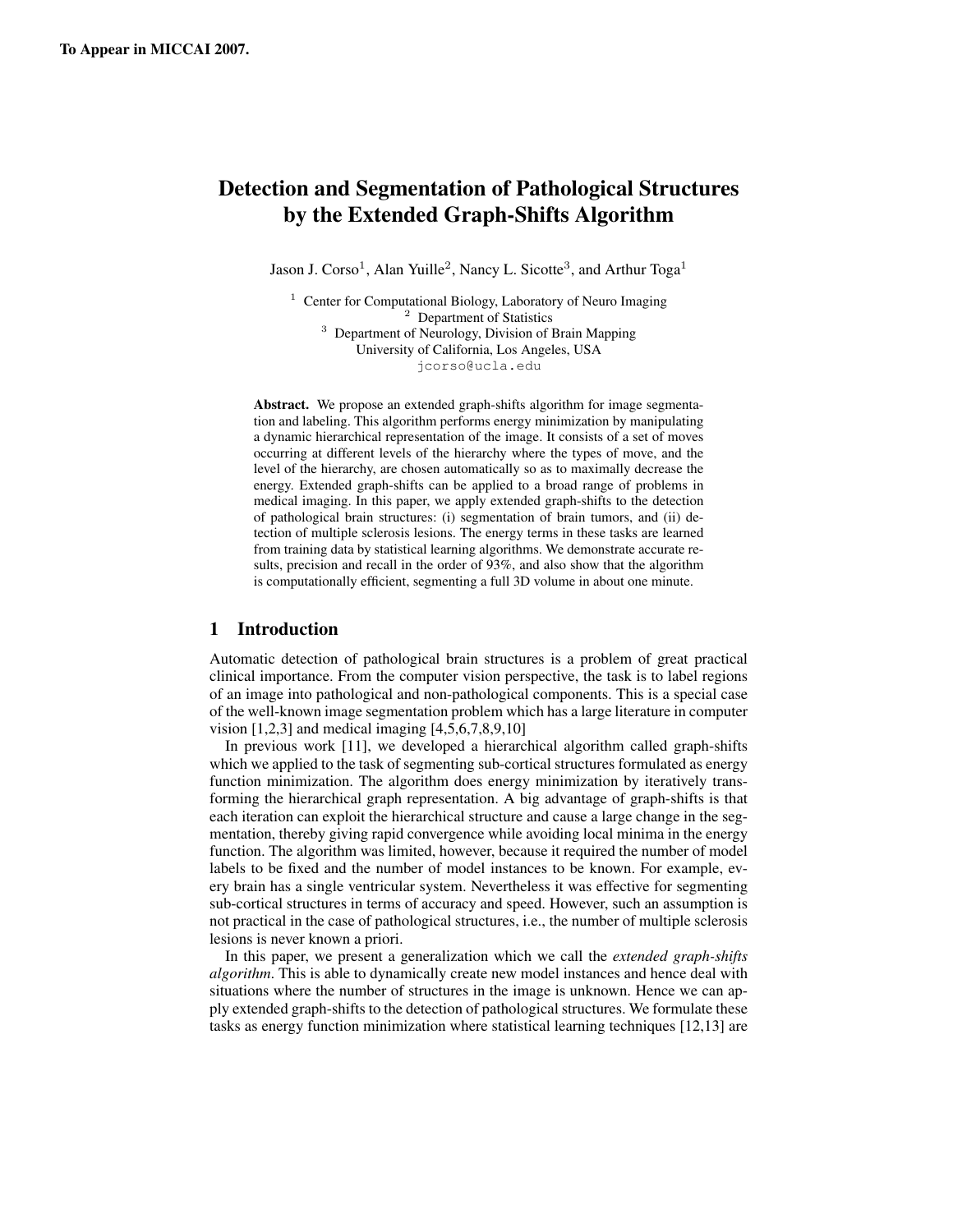

Fig. 1. An intuitive example of the extended graph-shifts algorithm. It shows a spawn shift being selected (middle panel, double-circle) and then the process of updating the graph hierarchy with the new root-level model node (right panel).

used to learn the components of the energy functions. As we will show, extended graphshifts is also a computationally efficient algorithm and yields good results on the detection of brain tumors and multiple sclerosis lesions.

The hierarchy is structured as a set of nodes on a series of layers. The nodes at the bottom layer form the image lattice. Each node is constrained to have a single parent. All nodes are assigned a model label which is required to be the same as its parent's label. There is a neighborhood structure defined at all layers of the graph. A *graph shift* is a transformation of the hierarchical structure and thus, the model labeling on the image lattice. There are two types of graph-shifts: (1) changing the parent of a node to the parent of a neighbor with a different model label thus altering the model label of the node and its descendants, and (2) spawning a new sub-graph from a node to the rootlevel that creates a new model instance. We refer the reader to [11] for a discussion of the first type of shift and restrict the discussion in this paper to the new spawn shift. The spawn shift is illustrated in figure 1, which shows a node being selected to spawn a new

instance of model  $m_2$  and then the creation of the new root-level model node. Figure 2 shows a synthetic example comparing the original graph-shifts with the extended algorithm to demonstrate the importance of the spawn-shift to detect small, detached structures. In this case, without spawning, only one of four small structures is detected properly. The extended graph-shifts algorithm minimizes a global energy function and at each iteration selects the shift that maximally decreases the energy.

We apply this algorithm to brain tumor (*glioblastoma multiforme*, GBM) and multiple sclerosis detection and



can detect small structures. Left-col.: image and labels. Middle-col.: initialization. Topright: no spawning (graph-shifts),

bottom-right: with spawning. segmentation. Due to the clinical importance of automatic detection for both diagnosis and treatment, each of these applications has received much attention. Clark et al. [4] integrate knowledge-based techniques and multi-spectral histogram analysis to segment GBM tumors in a multichannel feature space. Corso et al. [5] extend the Segmentation by Weighted Aggregation (SWA) algorithm [3] to integrate Bayesian model classification into the bottom-up aggregation process to rapidly detect GBM tumors. Fletcher-Heath et al. [6] take a fuzzy clustering approach to the segmentation followed by 3D connected components to build the tumor shape. Prastawa et al. [7] present a detection/segmentation algorithm based on learning voxel-intensity distributions for normal brain matter and detecting outlier voxels, which are considered tumor.

Akselrod-Ballin et al. [8] present a sequential approach to segmentation and classification by using the aggregates from the SWA algorithm as features in a decision treebased classification for multiple sclerosis. Van Leemput et al. [9] and Dugas-Phocion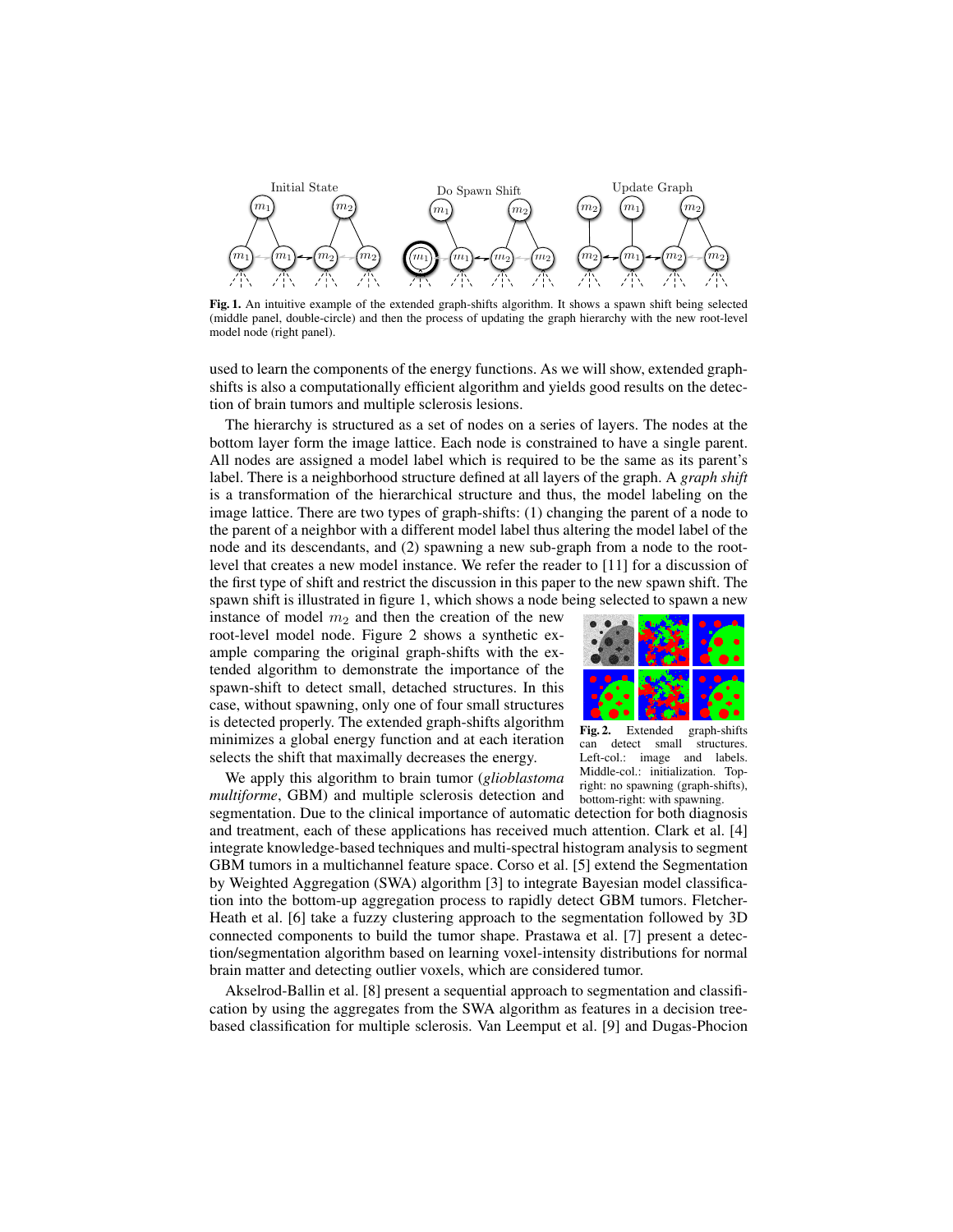et al. [10] each use a probabilistic model outlier detection algorithm using a generative i.i.d. model of the normal brain for multiple sclerosis analysis. We next describe the extended graph shifts algorithm, and then we report the experimental results in section (3).

## 2 Extended Graph-Shifts

First, we discuss the hierarchical graph structure in section (2.1). Then in section (2.2), we review the recursive energy formulation that makes it possible to evaluate graph shifts at any level in the hierarchy. Finally, we present the extended graph-shifts algorithm in section (2.3), the pseudo-code for which is in figure 4.

#### 2.1 The Hierarchical Graph Structure

We define a graph G to be a set of nodes  $\mu \in \mathcal{U}$  and a set of edges. The graph is hierarchical and composed of multiple layers. The nodes at the lowest layer are the elements of the lattice  $D$  and the edges are defined to link neighbors on the lattice. The coarser layers are computed recursively, as will be described in section (2.3). Two nodes at a coarse layer are joined by an edge if any of their children are joined by an edge.

The nodes are constrained to have a single parent (except for the nodes at the top layer) and every node has at least one child (except for nodes at the bottom layer). We use the notation  $C(\mu)$  for the children of  $\mu$ , and  $A(\mu)$  for the parent. A node  $\mu$  on the bottom layer (i.e. on the lattice) has no children, and hence  $C(\mu) = \emptyset$ . We use the notation  $N(\mu, \nu) = 1$  to indicate that nodes  $\mu, \nu$  on the same layer (or lattice D) are neighbors, with  $N(\mu, \nu) = 0$  otherwise.

At the top of the hierarchy, we define a special *root* layer of nodes comprised of a single node for each of the K model labels. We write  $\overline{\mu}_k$  for these root nodes and use the notation  $m_k$  to denote the model variable associated with it. Each node is assigned a

label that is constrained to be the label of its parent. Since, by construction, all non-root nodes can trace their ancestry back to a single root node, an instance of the graph  $G$  is equivalent to a labeled segmentation  $\{m_\mu : \mu \in D\}$  of the image. Finally, we add a *spawning node* which is the neighbor of all nodes in the forest except the root layer nodes. The spawning node can take any model label. It is used to enable a node to



Fig. 3. Example of graph-structure including the connections to the spawn node.

switch to any model, and does not make a direct contribution to the energy function. Such a construct is used to simplify the representation of potential shifts: both types of shifts are now simply edges in the graph.

## 2.2 The Energy Models

The input image  $\bf{I}$  is defined on a lattice  $\bf{D}$  of pixels/voxels. For the medical image applications being studied this is a three-dimensional lattice. The lattice has the standard 6-neighborhood structure. The task is to assign each voxel  $\mu \in D$  to one of a fixed set of K models  $m_{\mu} \in \{1, ..., K\}$ . This assignment corresponds to a segmentation of the image into  $K$ , or more, connected regions.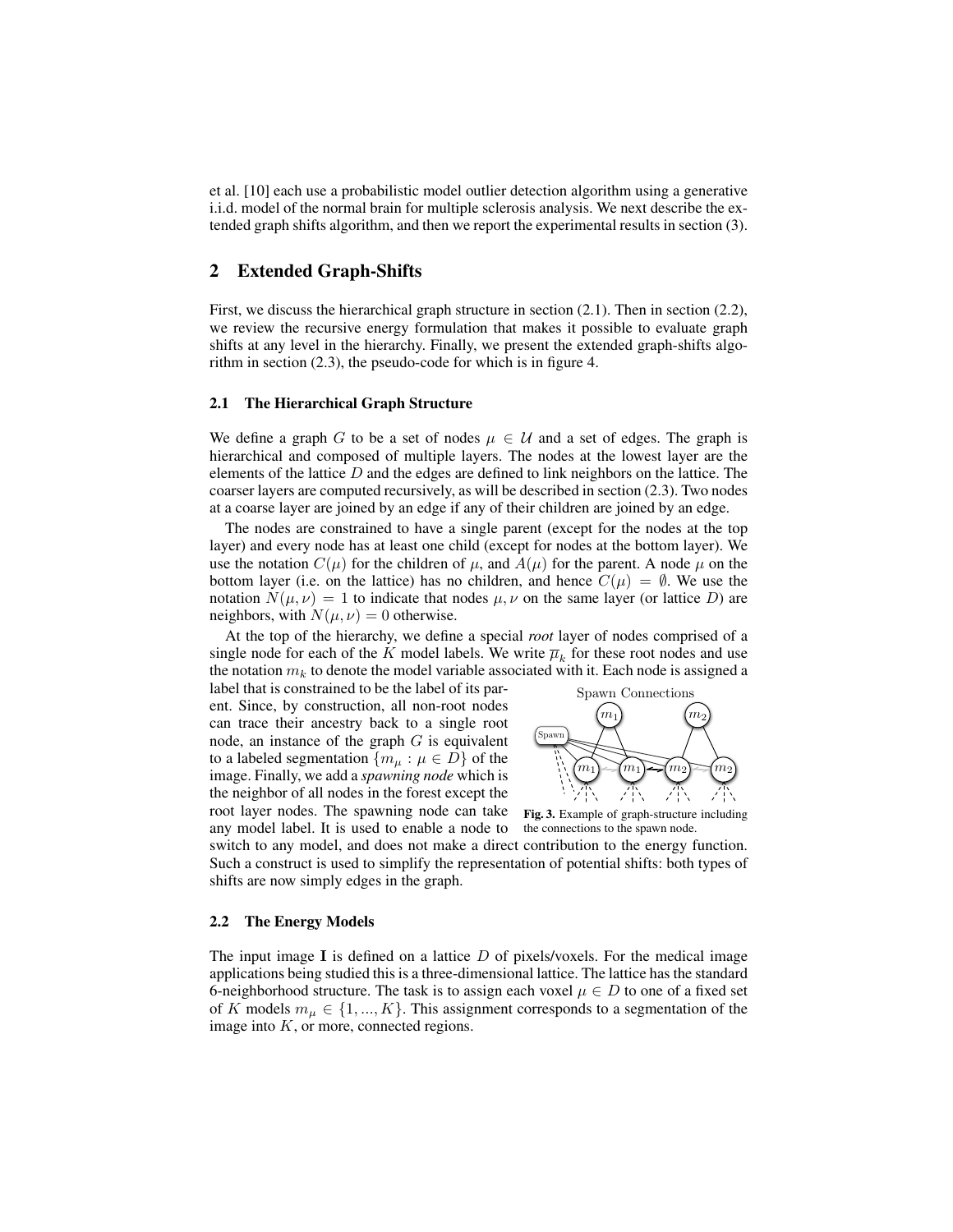We want the segmentation to minimize an energy function criterion:

$$
E[\{m_{\omega} : \omega \in D\}] = \sum_{\nu \in D} E_1(\phi(\mathbf{I})(\nu), m_{\nu}) + \frac{1}{2} \sum_{\substack{\nu \in D, \mu \in D:\\N(\nu, \mu) = 1}} E_2(\mathbf{I}(\nu), \mathbf{I}(\mu), m_{\nu}, m_{\mu}).
$$
\n(1)

This energy represents is a hybrid discriminative-generative model and is related to the popular conditional random fields models  $[14]$ . The first term  $E_1$  is a *unary term* which gives local evidence that the pixel  $\mu$  takes model  $m_{\mu}$ , where  $\phi(\mathbf{I})(\mu)$  denotes a nonlinear filter of the image evaluated at  $\mu$ . In this paper, we set  $E_1(\mu, m_\mu)$  $-\log P(m_\mu|\phi(\mathbf{I})(\mu))$  where  $P(m_\mu|\phi(\mathbf{I})(\mu))$  is the probability distribution for the label  $m_{\mu}$  at voxel  $\mu \in D$  conditioned on the response of a nonlinear filter  $\phi(\mathbf{I})(\mu)$ . This filter  $\phi(\mathbf{I})(\mu)$  depends on voxels within a local neighborhood of  $\mu$ , and hence takes local image context into account.  $\phi(I)$  is learned from training data from a set of features using boosting techniques [12,13,15]. We discuss the feature-set and learning in more detail in section 3. The second term  $E_2$  is a *pairwise term* which penalizes the length of the segmentation boundaries. It is written as, where  $\delta$  is the standard delta function:  $E_2(\mathbf{I}(\nu), \mathbf{I}(\mu), m_{\nu}, m_{\mu}) = 1 - \delta_{m_{\nu}, m_{\mu}}$ . We don't use the intensities  $\mathbf{I}(\cdot)$  in the binary term in this formulation but suggest potential variations in [11].

We now recursively assign an energy to all nodes, and neighboring node pairs in the hierarchy. This enables us to rapidly compute the changes in energy caused by extended graph-shifts at any level of the hierarchy, and will be used in the definition of the extended graph-shifts algorithm.

The unary term for assigning a model  $m_{\mu}$  to a node  $\mu$  is defined recursively by:

$$
E_1(\mu, m_\mu) = \begin{cases} E_1(\phi(\mathbf{I})(\mu), m_\mu) & \text{if } C(\mu) = \emptyset \\ \sum_{\nu \in C(\mu)} E_1(\nu, m_\mu) & \text{otherwise} \end{cases}
$$
 (2)

The pairwise energy term  $E_2$  between nodes  $\mu_1$  and  $\mu_2$ , with models  $m_{\mu_1}$  and  $m_{\mu_2}$  is defined recursively by:

$$
E_2(\mu_1, \mu_2, m_{\mu_1}, m_{\mu_2}) =
$$
\n
$$
\begin{cases}\nE_2(\mathbf{I}(\mu_1), \mathbf{I}(\mu_2), m_{\mu_1}, m_{\mu_2}) & \text{if } C(\mu_1) = C(\mu_2) = \emptyset \\
\sum_{\nu_1 \in C(\mu_1), \ \nu_2 \in C(\mu_2)} E_2(\nu_1, \nu_2, m_{\mu_1}, m_{\mu_2}) & \text{otherwise} \\
N(\nu_1, \nu_2) = 1\n\end{cases}
$$
\n(3)

where  $E_2(\mathbf{I}(\mu_1), \mathbf{I}(\mu_2), m_{\mu_1}, m_{\mu_2})$  is the edge energy for pixels/voxels in equation (1).

#### 2.3 Extended Graph-Shifts

We first initialize the graph hierarchy using a stochastic algorithm which recursively coarsens the graph. The coarsening proceeds in three stages. First, we sample a binary edge activation variable  $e_{\mu\nu} \sim \gamma \mathcal{U}(\{0,1\}) + (1-\gamma) \exp[-\alpha |\mathbf{I}(\mu) - \mathbf{I}(\nu)|]$ , for all neighbors  $\mu$ ,  $\nu$  s.t.  $N(\mu, \nu) = 1$  in the current graph layer  $G^t$ . (U is the uniform distribution and  $\gamma$  is a fixed weight). Second, we compute connected components to form node-groups. The size of a connected component is constrained by a threshold  $\tau$ , which governs the relative degree of coarsening between two graph layers. Third, we create a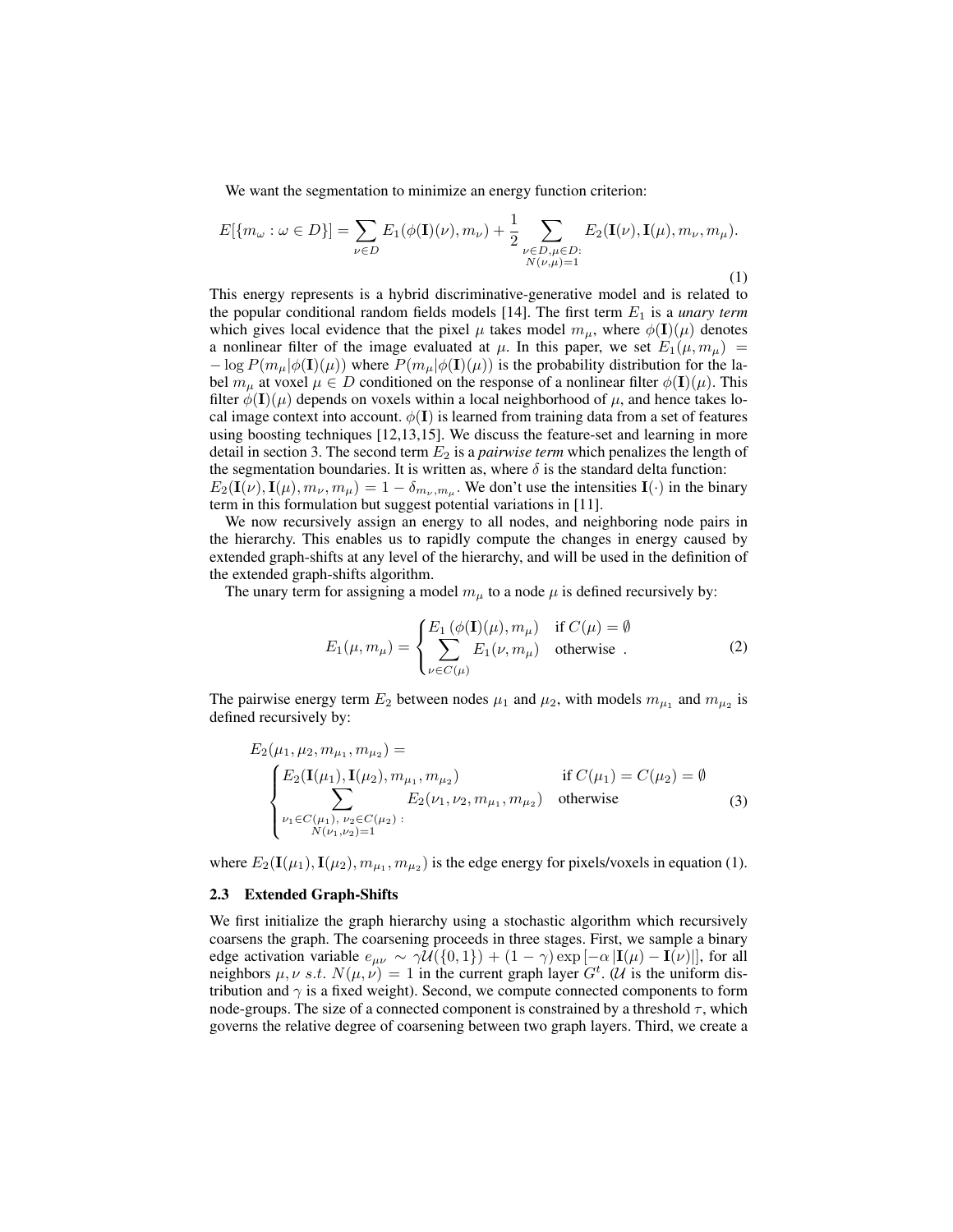node at the next graph layer for each component. Nodes in this new layer are connected if any two of their children are connected. The algorithm executes this coarsening procedure until the number of node in the layer  $G<sup>T</sup>$  falls below a threshold  $\beta$  (related to the number of models). Finally we add a model layer  $G^M$  directly above layer  $G^T$  so that each node in  $G<sup>T</sup>$  is the child of its best fit node in  $G<sup>M</sup>$  (using the recursive unary energy  $E_1(\mu, m_\mu)$  from (2)). We do not need to enforce the constraint that each node in  $G^M$  has at least one child in  $G^T$  because the new spawn shift makes it possible to create new (connected) nodes on  $G^M$  for any model type.

The extended graph-shifts algorithm enables a node  $\mu$  to change its label to any model. This is an extension of the graph-shifts algorithm [11], which allowed a node to change its model only to the model of one of its neighboring nodes (the children of the node must also change to the same model). This original type of shift is straightforward in the hierarchical structure since it corresponds to allowing node  $\mu$  to change its parent to the parent  $A(\nu)$  of a neighboring node  $\nu$ . In the original graph-shifts algorithm, a list of potential shifts (between nodes having different models only) is maintained. After each shift is taken, this list is quickly updated (the number of updates is logarithmic in the size of the voxel lattice). Thus, graph-shifts can rapidly do the minimization.

In this extension, we permit a node to switch to any other model while maintaining this ability to rapidly and deterministically manage the potential shifts by modifying the graph structure. We create a new *spawning node* to which all nodes in the graph are connected (see figure 3). This spawning node can take the label of any model in the set, and when evaluating the shift on the edge connecting a node to the spawning node, all possible models are evaluated. But, the spawn node contributes nothing to the energy function. A node  $\mu$  taking a spawning graph shift causes a new sub-graph to be dynamically created. The new sub-graph is a chain of nodes from  $\mu$  to the top of the hierarchy, i.e., a new ancestry chain  $A(\mu)$  is created that terminates at a new model level node on  $G^M$ .

Each change of node model will correspond to a change of energy (because the descendant nodes, including the lattice nodes, are also required to make the same change). We need to efficiently compute the change of energy for all nodes and for all changes of models in order to select the best shift to make in the hierarchy. Fortunately, these *shift-gradients* can be computed efficiently using the recursive formulae given above in equations (2) and (3). For example, the change in energy due to node  $\mu$  changing from model  $m<sub>\mu</sub>$  to model  $\hat{m}<sub>\mu</sub>$  is given by:

$$
\Delta E(m_{\mu} \to \hat{m}_{\mu}) = E_1(\mu, \hat{m}_{\mu}) - E_1(\mu, m_{\mu}) + \sum_{\eta: N(\mu, \eta) = 1} [E_2(\mu, \eta, \hat{m}_{\mu}, m_{\eta}) - E_2(\mu, \eta, m_{\mu}, m_{\eta})] . \tag{4}
$$

We maintain both the original and the spawning shifts in a single list. Computing the shift gradient is equivalent for both types, but effecting a spawn shift, while still logarithmic in order, has a higher computational cost in creating the new sub-graph. When computing a potential graph-shift, we first evaluate the shift-gradient for all of the node's neighbors. Next, we evaluate the shift-gradient to the spawn node, only considering those models for which there was no neighbor. We store those shifts which have negative gradients in an unsorted list (only the best potential shift is stored per node). The size of this list is generally small (empirically about 2% of those possible), very few neighbors in the graph have different models and a spawn shift more often increases the energy than decreases due to the additional boundary energy cost.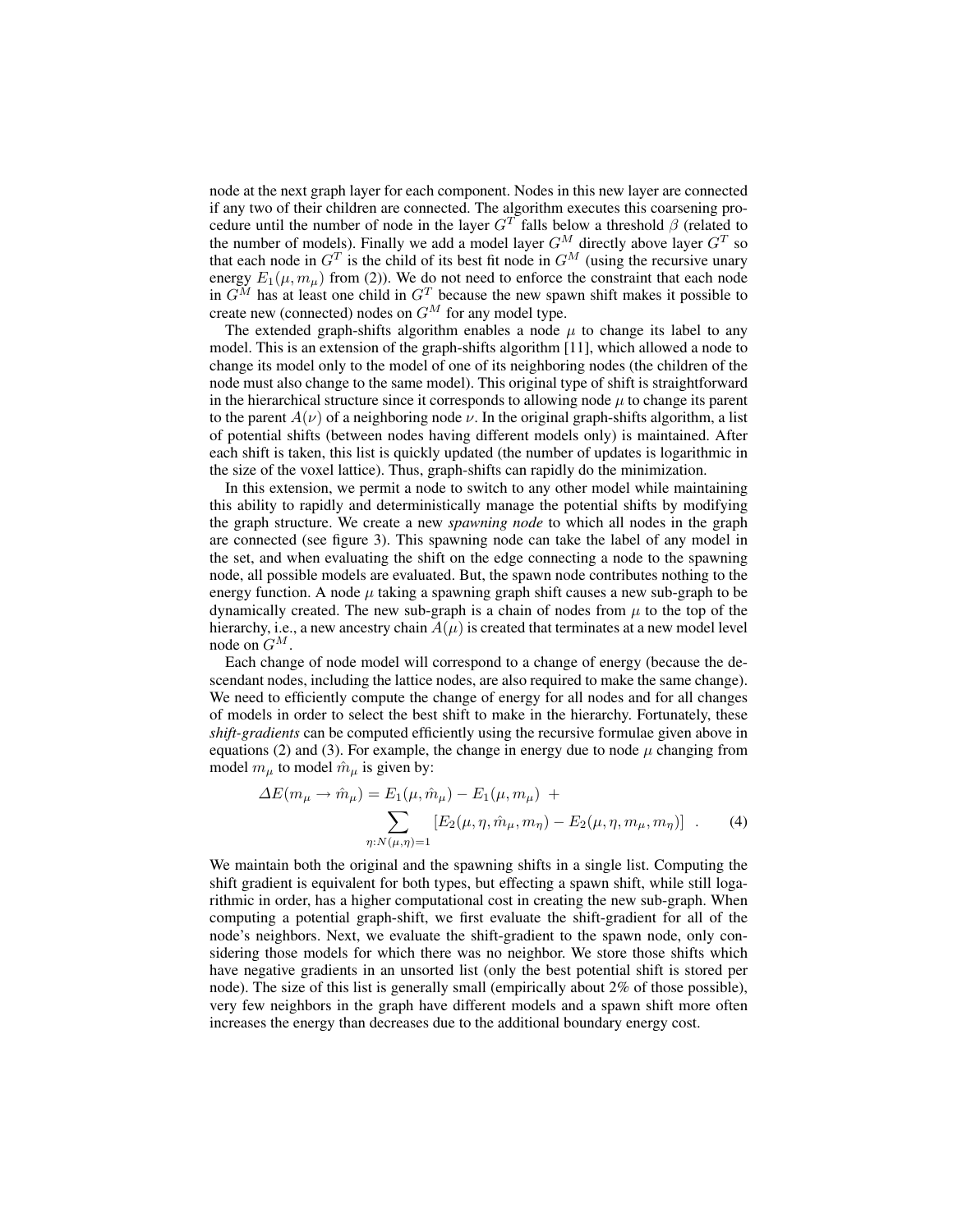Extended graph-shifts proceeds by selecting the steepest shift-gradient in the list and makes the corresponding shift in the hierarchy. This changes the labels in the part of the hierarchy where the shift occurs, but leaves the remainder of the hierarchy unchanged. If the shift is a spawn, then a new subgraph is dynamically generated. Neighbor connectivity for a newly generated node up the graph is inherited from the node that initiated the spawn. The algo-



Fig. 4. Extended graph-shifts pseudo-code.

rithm recomputes the shift-gradients in the changed part of the hierarchy and updates the weight list. We repeat the process until convergence, when the shift-gradient list is empty (i.e. all shift-gradients are positive or zero). The algorithm tends to initially prefer shifts at coarse levels since those typically alter the labels of many nodes on the lattice and cause large changes in energy. As the algorithm converges, it tends to select shifts at finer levels, but this trend is not monotonic, see examples in [11].

## 3 Detection of Pathological Brain Structures

We apply extended graph-shifts to detecting and segmenting brain tumors and multiple sclerosis lesions. For the task of modeling the different pathologies, we build a cascade of boosted discriminative classifiers [12,13,15]. Each classifier in the cascade is trained using a set of about 3000 features including the standard location and Harr-based filters but also some novel features including inter-channel box-filters and gradients, local intensity curve-fitting, and morphology filters. The filters are combined to define the unary term in equation (1). As we demonstrate below, the combination of the boosting-based discriminative modeling and the extended graph-shifts algorithm provides a powerful, general approach to pathology detection and segmentation.

#### 3.1 Segmenting Tumors

We work with a set of 20 expert annotated GBM scans. Each scan is comprised of T1 (with and without contrast), Flair and T2 weighted low-resolution MR scans (about  $1 \times 1 \times 10$  on average); this is a common instance for diagnostic brain tumor imaging. All sequences from each patient are co-registered (to the T1 with contrast sequence), skull-stripped, and intensity standardized using the standard FSL tools [16]. We learn models of three separate classes: brain-and-background, tumor (including enhancing and necrotic regions), and edema; half of the dataset was arbitrarily selected for training and the other half for testing.

In table 1(a), we give quantified volume scores for the segmentation accuracy on the dataset. Let T be the true positive,  $F_p$  be the false positive, and  $F_n$  be the false negative. The Jaccard score is  $T/(T + F_p + F_n)$ , the precision is  $T/(T + F_n)$ , and the recall is  $T/(T + F_p)$ . To the best of our knowledge, these scores are superior to the current stateof-the-art in tumor and edema segmentation. However, we note that a direct comparison is difficult due to different data, manual raters, and others. The Jaccard scores for Clark et al. [4] are about 70%, for Prastawa et al. [7] are 80% (both on very limited datasets with seven and three patients respectively), and Corso et al. [5] is 85% (on training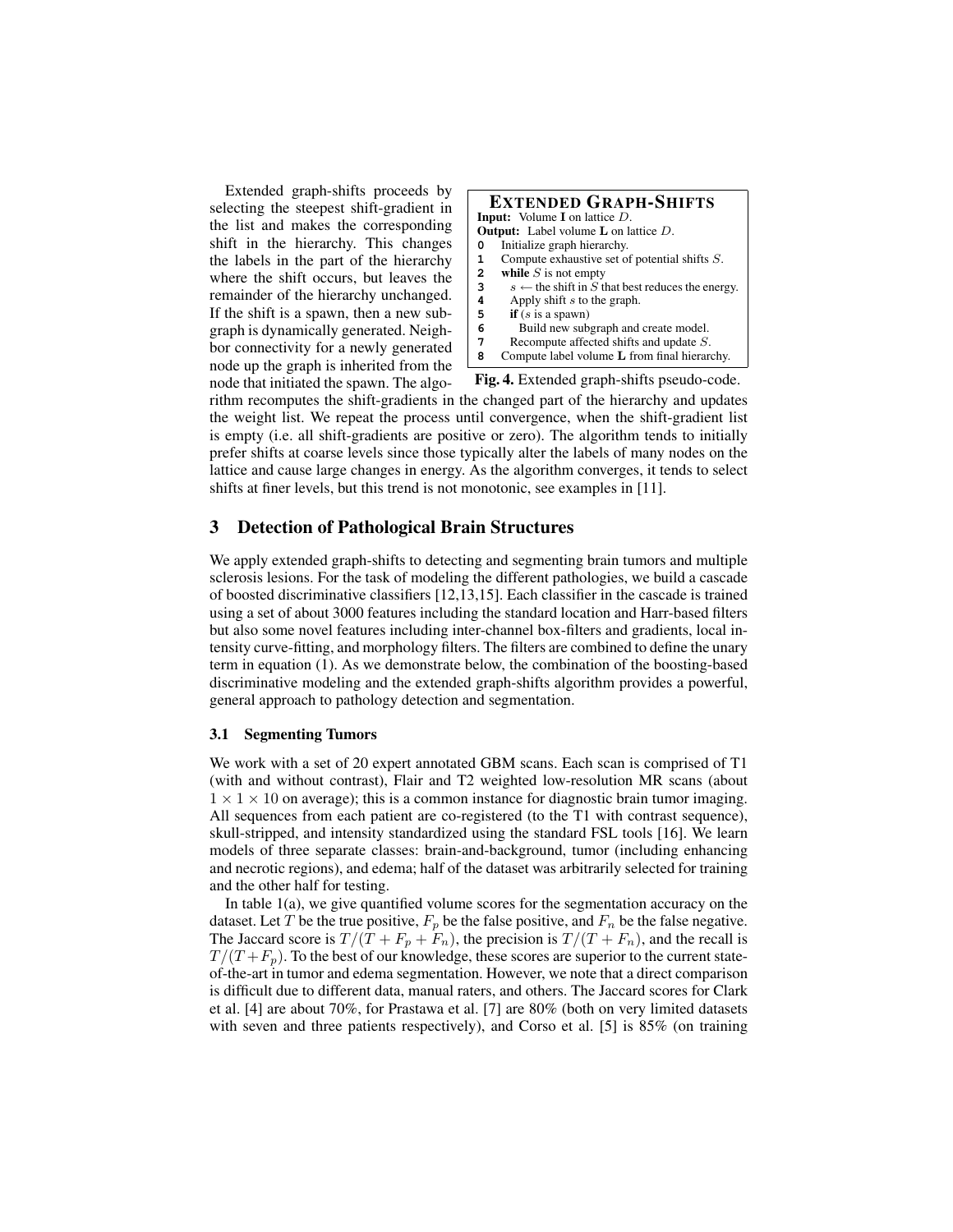data with of five cases) The extended graph-shifts algorithm is also the fastest among these taking about a minute to perform the segmentation on each of these scans (preprocessing takes about five minutes). We show some examples in figure 5.



Fig. 5. An example of the brain tumor segmentation. Left case is from the training set and right case is from the testing set. Edema is outlined in red and tumor in green. Top row is the contrast-enhanced T1 weighted sequence, and bottom row is the flair sequence. The results are obtained automatically. Please view in color.

#### 3.2 Detecting MS Lesions

We work with a set of 12 high-lesionload multi-sequence MR scans. The voxel resolution of these scans is  $1 \times$  $1 \times 3$ . In this case, we train a two-class discriminative probability model for lesion/not-lesion using the manually annotated dataset. Again, the dataset was split in half for training and test-



Fig. 6. Extended graph-shifts detects small lesions. Left: manual, middle: no spawning, right: with spawning. Please view in color.

ing. Table 1(b) gives the detection rate for the lesion. The detection rate (recall) stresses the importance of picking up most of the lesion mass. Due to its diffuse nature, there is high-variability in expert raters, and detecting each lesion "kernel" is most important. These scores are comparable to the state-of-the-art in automatic lesion detection (#Hit is 80%-85% in [8] and [9] give graphs with varying thresholds showing scores in the 70%s through 90%s). In figure 6 we show some qualitative results comparing the original graph-shifts to the extended algorithm; the benefit of the spawning functionality is clear from these images. Many smaller lesions are missed by the original algorithm.

Table 1. Quantified accuracy of the extended graph-shifts algorithm on two pathologies.

|        | (a) Brain Tumor |                                                   |     |                    |     |     |              | (b) Multiple Sclerosis |  |
|--------|-----------------|---------------------------------------------------|-----|--------------------|-----|-----|--------------|------------------------|--|
|        | Training Set    |                                                   |     | <b>Testing Set</b> |     |     |              | Lesion                 |  |
|        |                 | Jaccard Precision Recall Jaccard Precision Recall |     |                    |     |     |              | Detection Rate         |  |
| Tumorl | 87%             | 93%                                               | 92% | 86%                | 95% | 90% | Training Set | 86%                    |  |
| Edemal | 87%             | 90%                                               | 96% | 88%                | 89% | 98% | Testing Set  | 81%                    |  |